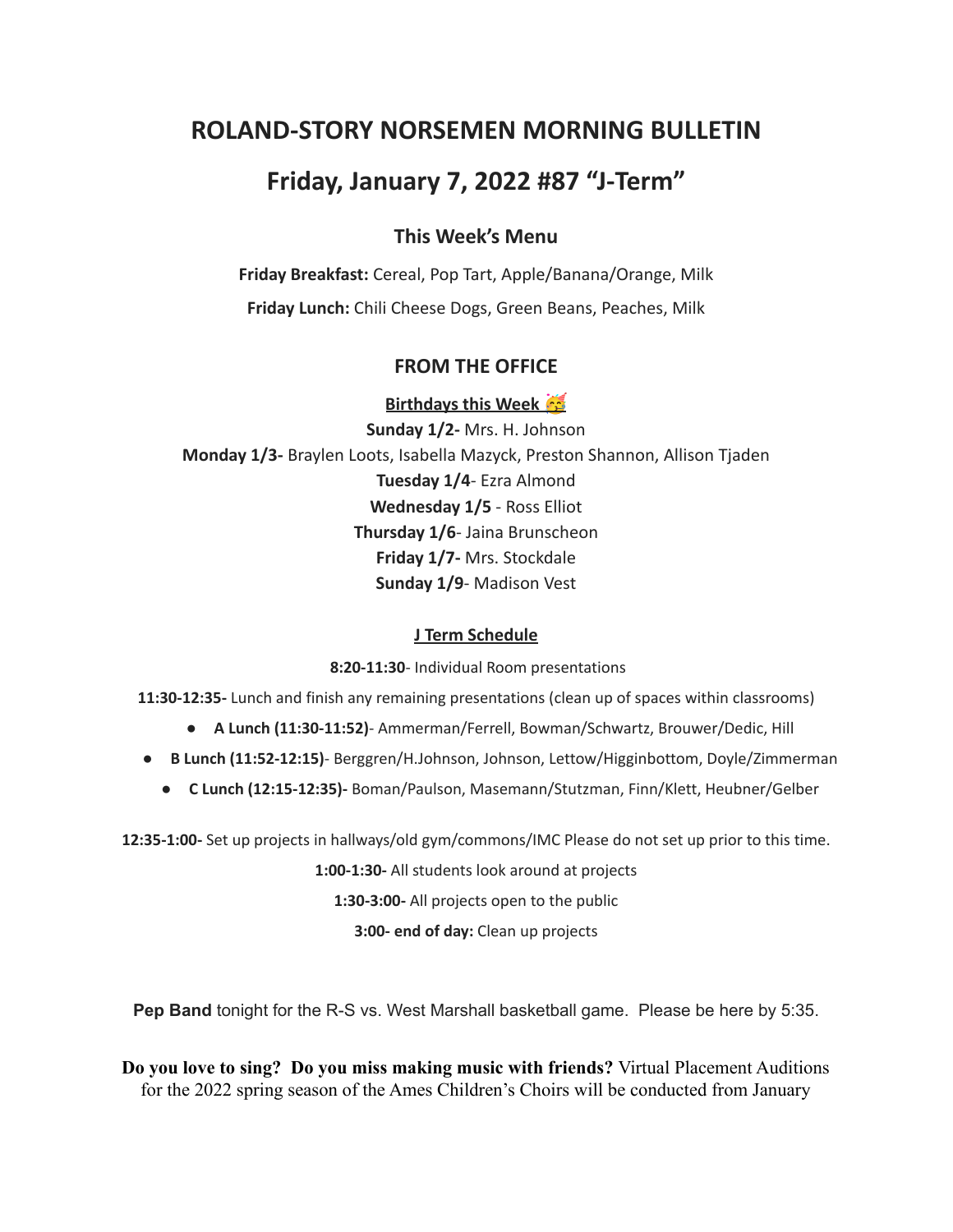10–17. The program includes four choirs: Preparatory Choir (ages 7-8), Chorale (ages 9-11), Concert Choir (ages 12-18, treble voices), and Singers (ages 12-18; treble/bass voices). We are planning a hybrid rehearsal model featuring a combination of face-to-face and synchronous, online rehearsals. These will take place on Mondays (Prep & Chorale) and Tuesdays (Concert Choir & Singers). The choirs will perform a Spring Concert in May in addition to virtual performances and collaborations with central Iowa communities. Precautions are being made to provide a safe environment for singing during this pandemic, and we'd be happy to discuss our plans with you!

For all virtual placement auditions, singers may sing any song of choice but are welcome to audition without a prepared song. No previous experience or vocal training is required for participation in the choirs, only the ability to match pitch and maintain a melody. A tuition fee will be assessed to cover the cost of facilities, instruction, music, and administration.

Please contact  $\frac{info(0, \text{ameschildrenschoir, org} or (515) 290-1422)$  to receive more information about the program and/or to arrange for a specific audition time.



### **[COUNSELOR FOLDER](https://docs.google.com/document/d/1vmwczNPbDzXe9vFaG5LJMQ7NYDv-i4oQJHybqA65TUc/edit?usp=sharing) (9-12)-Click here**

## **S2 Schedule Changes (counselor's office):**

\*Wednesday, 1/12- Last day to add/move a class

\*Friday, 1/21- Last day to drop a class (turn into study hall). Make sure you have 5 full time classes including a PE even after dropping.

NOTE: On the back, reason for the change and get parent signature.

*\*Many sections/classes are full so it is not guaranteed that your schedule will be changed.*

### **Scholarship**

[IES Central Iowa Chapter Scholarship](https://drive.google.com/file/d/1TOCO584mY9ObCqCNa6kBs_Yjrn4wPSdj/view?usp=sharing)- \$500 or \$1,000 due 2/21. Going to ISU or U of I for engineering.